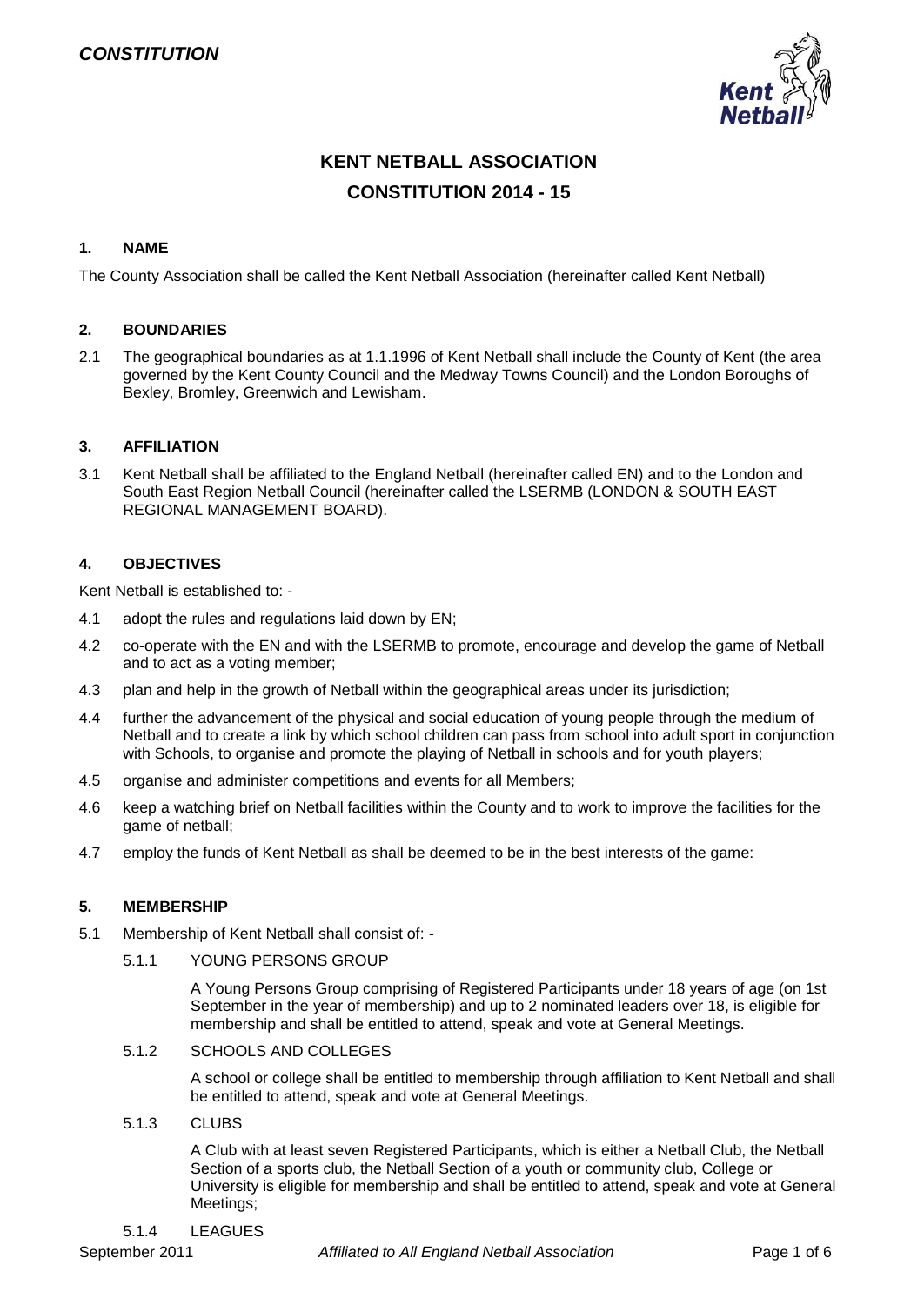A League whose constitution requires its member Clubs to be affiliated to the EN and County Association shall be eligible for membership and shall be entitled to attend, speak and vote at General Meetings. A League shall agree and determine its own constitution, provided it shall not conflict in any respect with the County Association Constitution;

### 5.1.5 JUNIOR LEAGUES

Any Junior League established for players under statutory school leaving age is eligible for membership and if separately affiliated shall be entitled to attend, speak and vote at General Meetings.

#### 5.1.6 REGISTERED PARTICIPANTS

A Registered Participant is a person who plays, coaches, umpires or organises Netball or who is in any way concerned or connected with Netball, they should be affiliated through a club or Association;

#### 5.1.7 ASSOCIATE MEMBERS

Any Company, Association or sports club within the County with an interest in Netball, shall be entitled to attend and speak at General Meetings but not vote.

#### 5.1.8 HONORARY LIFE MEMBERS

Honorary Life Members of the Kent Netball Association shall be entitled to attend, speak and vote at General Meetings, they shall be affiliated to the EN by the County Association, Honorary Life Membership conferred by the Kent Schools Netball Association during the period 1970 and 1st July 1998 will be deemed to be Life Members of Kent Netball.

- 5.2 Application for membership by a School, College, Junior League, Young Persons Group, Club or League whose headquarters is situated within the Kent Netball Association boundaries shall be made by completing an application form obtained from the Kent Netball Association and returning it with the appropriate fee. The headquarters is considered to be the home ground or hired court on which the "home" matches are played, unless agreed by the Kent Netball Committee.
- 5.3 Application for membership by a School, College, Junior League, Young Persons Group, Club or League whose headquarters is outside the Kent Netball Association boundaries, but who are members of, and play within an Affiliated League, and with the agreement of the EN Management Committee shall be made by completing an application form obtained from the Kent Netball Association and returning it with the appropriate fee.
- 5.4 All Members shall be bound by this Constitution and any other ruling of the Kent Netball Association and by the current rules of the game.

### **6. MEMBERSHIP FEES**

- 6.1 Each Member shall pay an annual subscription towards the expenses of the Kent Netball Association, together with the appropriate fees to EN and LSERMB.
- 6.2 The scale and rate shall be fixed and agreed annually by the Kent Netball Management Committee.
- 6.3 Membership fees are due on the 1st September ANNUALLY. They shall be valid between 1st September and 31st August in the following year;
- 6.4 New Members may be accepted at any time on payment of the annual subscription;
- 6.5 In the case of each Registered Participant the annual subscription shall be paid via her/his Club;
- 6.6 Registered Participant who are registered through Clubs have the right to play netball organised within the Kent Netball Association;

### **7. PRESIDENT**

The Kent Netball Association shall be able to appoint a President of the Kent Netball Association at any General Meeting.

### **8. HONORARY OFFICERS**

The Honorary Officers of the Association shall be:-

President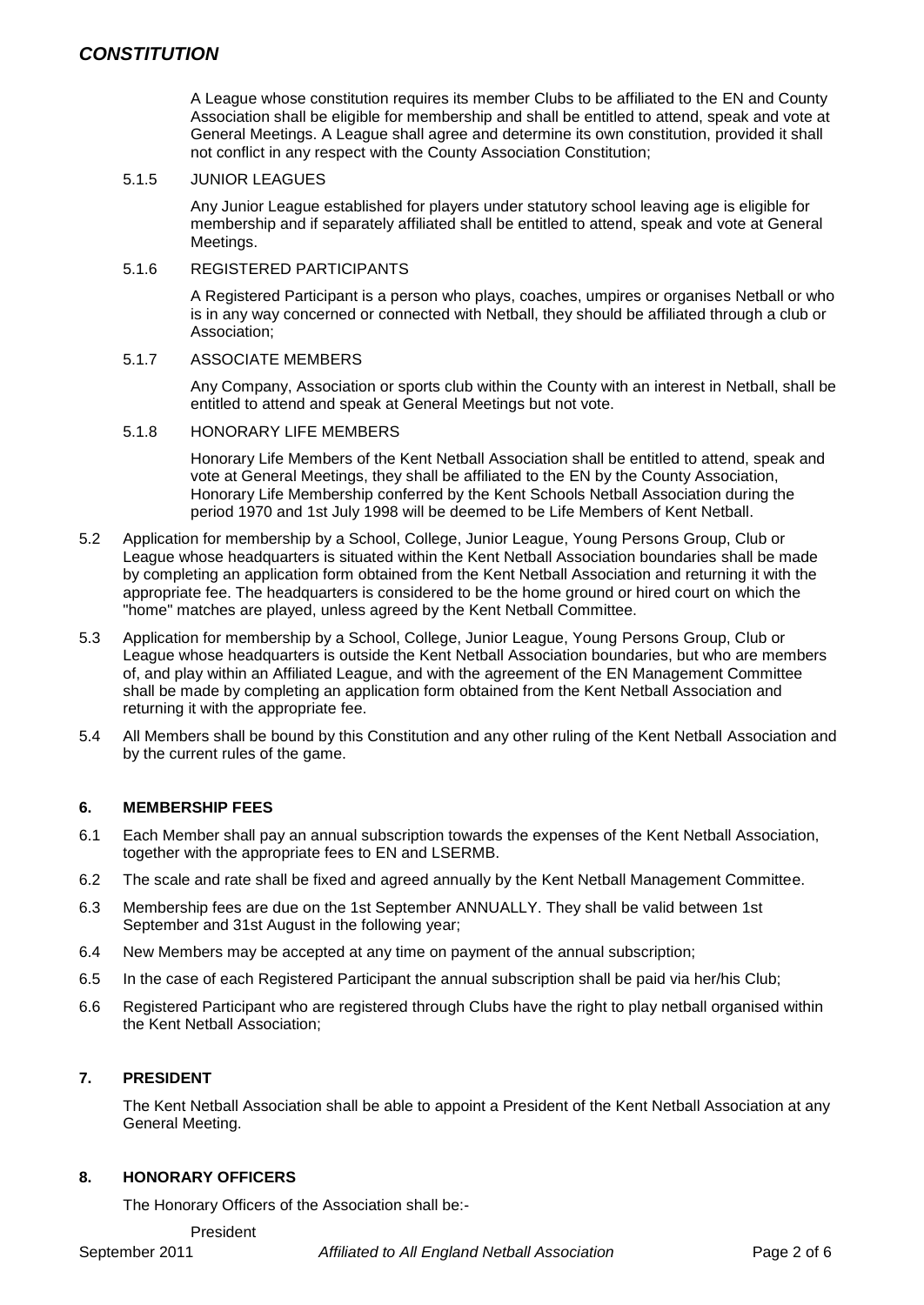Chairman Vice Chairman **Treasurer Secretary** 

### **9. KENT NETBALL MANAGEMENT COMMITTEE**

9.1 The Kent Netball Management Committee shall consist of: -

The Honorary Officers, Membership Secretary, Members with unspecified roles and the members representing the following activities:

Academies; Affiliated Leagues; Coaching; Competition; Clubs' Tournaments; Marketing; Schools and Umpiring.

- 9.2 The Kent Netball Management Committee shall establish technical working parties to handle the requirement of the members, where deemed necessary.
- 9.3 The Kent Netball Management Committee Members are expected to attend all relevant Committee Meetings. Any member absent for three consecutive meetings may forfeit her/his place on the Kent Committee.
- 9.4 In the event of a vacancy the Kent Netball Management Committee may appoint another eligible person to act for an appropriate period, but not beyond the next Annual General Meeting.
- 9.5 Five members shall form a quorum, which should include 3 Honorary Officers;
- 9.6 The Kent Netball Management Committee may invite any person having specialised knowledge to attend any meeting of the Kent Netball Committee in an advisory capacity without the power to vote, after consultation with the Chairman.
- 9.7 The Kent Netball Management Committee has the power to co-opt one further member in a non voting capacity;
- 9.8 Each member of the Kent Netball Management Committee shall have one vote; the Chairman shall have an additional casting vote if required

### **10. SUB COMMITTEE**

The Kent Netball Management Committee shall form the following sub-committees as appropriate: -

Academies; Affiliated Leagues; Coaching; Competition; Clubs' Tournaments; Finance; Marketing; Schools and Umpiring.

### **11. WORKING PARTIES**

The Kent Netball Management Committee may establish the working parties as deemed necessary to further the work of the KN.

### **12. ANNUAL GENERAL MEETING**

The Association shall hold a General meeting in every calendar year as its Annual General Meeting, at such time and place as may be determined by the Kent Netball Management Committee.

- 12.1 A minimum of 36 days notice in writing of every Annual General Meeting, specifying the place, day and hour of the meeting, together with any proposed resolution, shall be despatched to those entitled to receive such notices from the Association. The accidental omission to give notice of a meeting to, or the non-receipt of such notice, shall not invalidate any resolution passed or proceeding held at any meeting;
- 12.2 Business to be transacted shall be:
	- 12.2.1 to receive reports and accounts over the past season;
	- 12.2.2 to elect Honorary Officers and Kent Netball Committee Members;
	- 12.2.3 to consider any proposed resolution submitted in writing 28 days before the date of the meeting, which has been proposed and seconded by two members entitled to vote;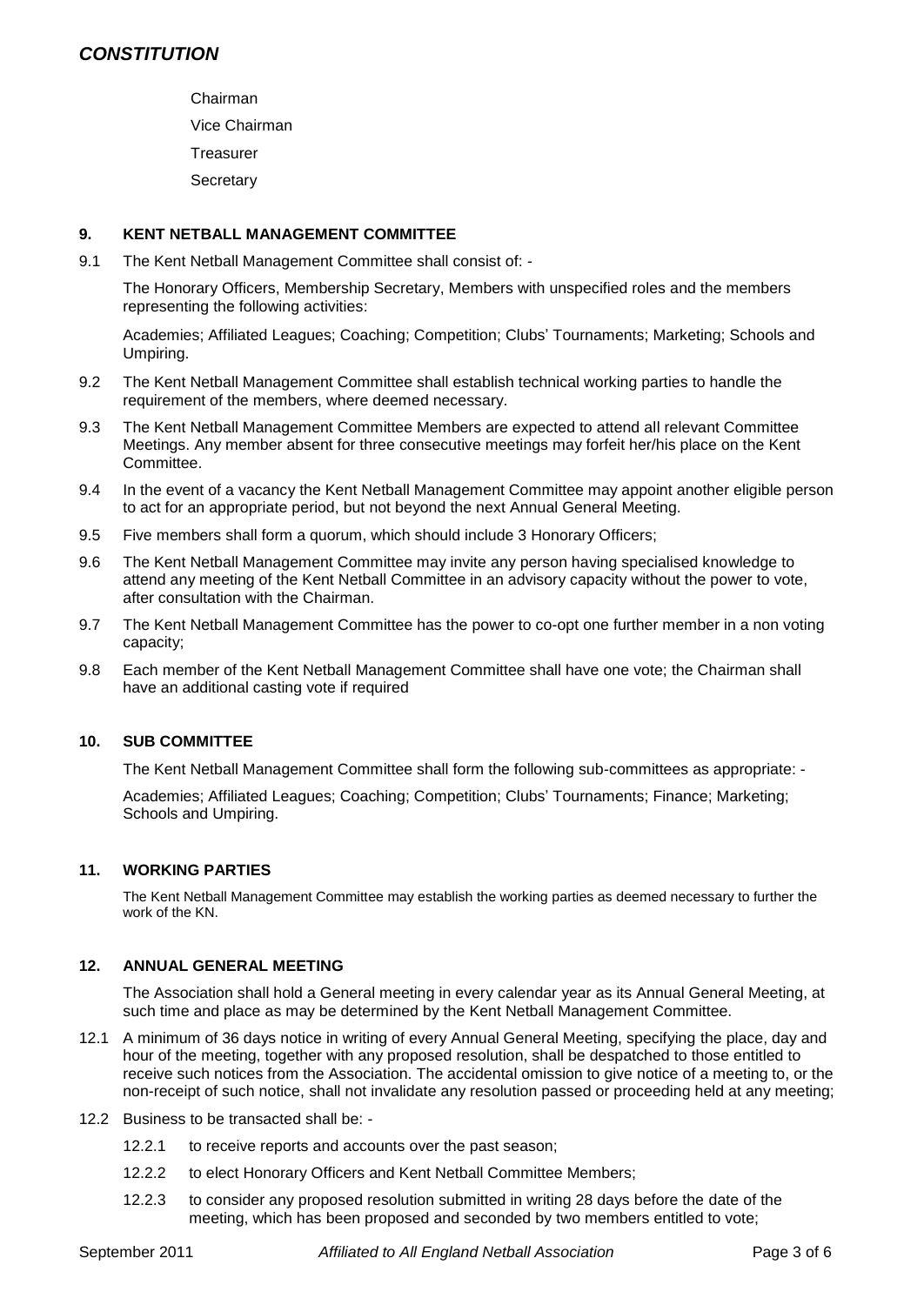## *CONSTITUTION*

- 12.2.4 to appoint an auditor;
- 12.2.5 any other relevant business;
- 12.3 Nominations for the election of Honorary Officers and Kent Netball Committee Members may be proposed and seconded by two members entitled to vote at such meeting.
	- 12.3.1 Written notice of such nomination, stating the name and address of each nominee and of the proposer and seconder must reach the Secretary 28 days prior to the meeting.
	- 12.3.2 Should there be no written nominations by the notice period, nominations can be taken from the floor;
- 12.4 In the event of there being more than one candidate for any of the said Officers, an election shall be held at the Annual General Meeting.
- 12.5 At any General Meeting a resolution put to the vote of the meeting may be decided on a show of hands, unless before or on the declaration of the result of the show of hands a poll is demanded. Unless a Poll is taken, the declaration of the result of a show of hands by the Chairman of the meeting shall be final. In the case of an equality of votes whether on a show of hands or on a poll the Chairman of the Meeting shall be entitled to a second and/or casting vote;
- 12.6 A Poll may also be demanded by the Chairman of the Meeting;
- 12.7 Persons eligible to vote at General Meetings shall be: -

| 12.7.1 | Young Persons Group                                                    | 1 vote each |
|--------|------------------------------------------------------------------------|-------------|
| 12.7.2 | <b>Schools and Colleges</b>                                            | 1 vote each |
| 12.7.3 | Clubs                                                                  | 1 vote each |
| 12.7.4 | Leagues                                                                | 1 vote each |
| 12.7.5 | Junior Leagues                                                         | 1 vote each |
| 12.7.6 | <b>Registered Participants</b>                                         | 1 vote each |
| 12.7.7 | Existing Honorary Officers & Kent Netball Management Committee Members | 1 vote each |
| 12.7.8 | Kent Netball Life Members                                              | 1 vote each |

No person shall be permitted to more than one vote each except in the case of an equality of votes when the Chairman of the meeting shall be entitled to a second or casting vote. A quorum shall consist of 15 voting Members.

### **13. EXTRAORDINARY GENERAL MEETING**

- 13.1 An Extraordinary General Meeting may be convened by order of the Kent Management Netball Committee, or upon written request to the Secretary from 20 Members or more of those entitled to vote at a General Meeting;
- 13.2 Each requisition shall state the purpose for which a Meeting is required and shall set out any resolution which it is desired to propose.
- 13.3 The meeting shall be held within 28 days of receipt of the request by the Secretary and 14 days notice of the meeting and resolution proposed shall be given to every Member entitled to vote.
- 13.4 If the Kent Netball Management Committee has convened the Meeting the quorum shall be 15 voting members. If convened by Members the quorum shall be 50% of those who convened the meeting.

### **14. AMENDMENTS TO THE CONSTITUTION**

14.1 Proposals to alter the constitution at the Annual General Meeting shall be submitted in writing to the Secretary 28 days before the AGM and shall be proposed by one member and seconded by another member entitled to vote at General Meetings.

### **15. BYELAWS**

15.1 The Kent Netball Management Committee shall have the power from time to time to alter, add to and revoke byelaws of the Association for the carrying out of the objects and purposes of the Association.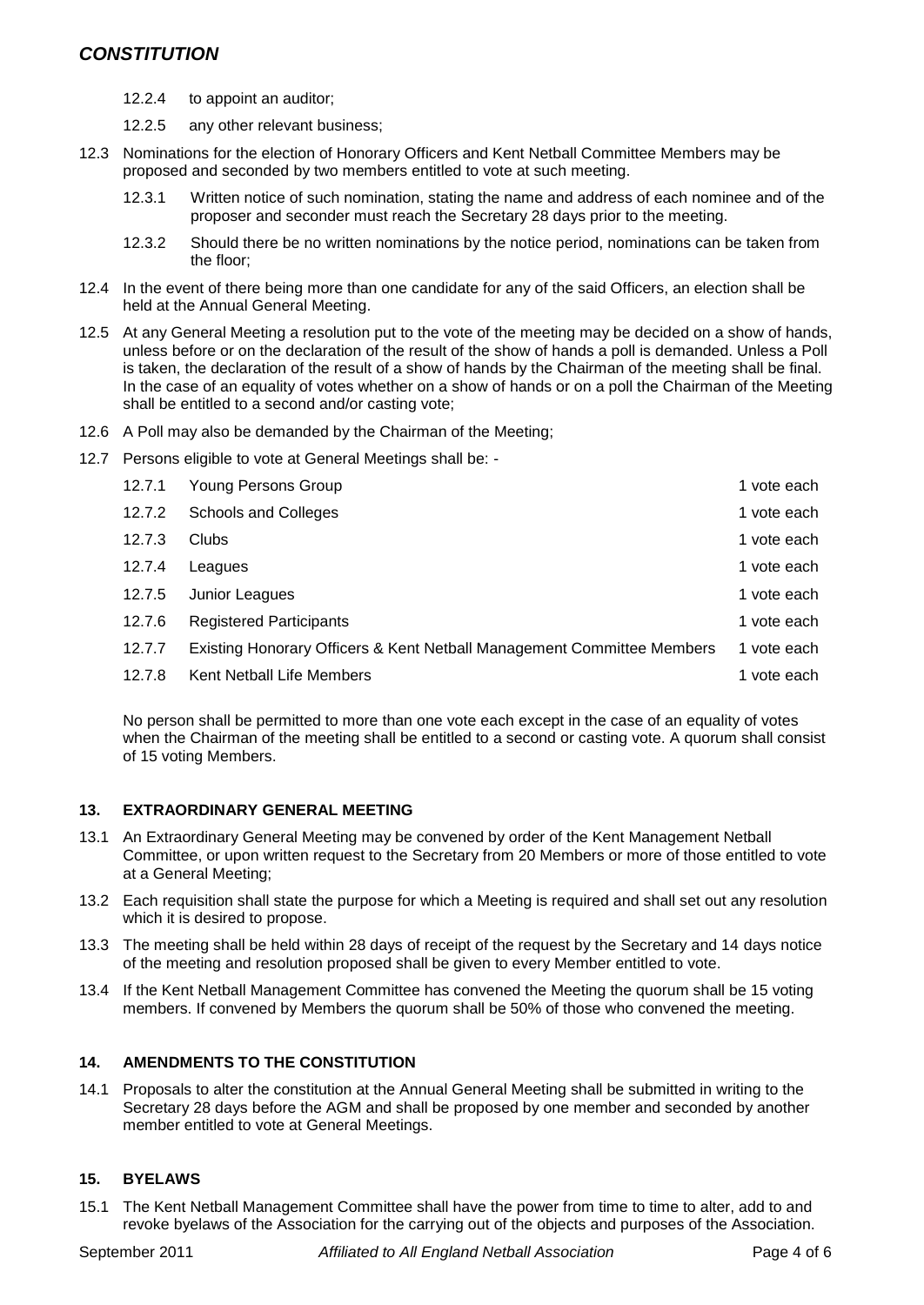#### **16. INDEMNITY**

16.1 Any Honorary Officer and any Member of the Kent Netball Management Committee and/or its subcommittees shall be indemnified by the Kent Netball Association against all costs and losses which she/he may incur or sustain in relation to the execution of the duties of her/his office, or by reason of any duty performed for or with the authority of the Kent Netball Management Committee, only up to the limit of the bank balances of the Association.

#### **17. DISCIPLINARY POWERS, PROCEDURES AND APPEALS**

- 17.1 A Member or Registered Participant shall be liable to disciplinary action in accordance with this Constitution, and also the relevant Byelaws, in any following instances:
	- 17.1.1 any refusal or neglect to comply with the Constitution, or with the Byelaws (or any Regulation or Standing Orders made pursuant thereto) of Kent Netball
	- 17.1.2 any failure to abide by the terms of any agreement related to Members or the provision of facilities entered into by the Association.
	- 17.1.3 if he or she has been guilty of misconduct considered by the Investigation Committee appointed in accordance with clause 18.2.1 in its discretion, to bring discredit, or be prejudicial, to the interest of Kent Netball or the game of Netball;
	- 17.1.4 where drug testing has indicated the presence of a prohibited substance, or there is evidence of the use of a prohibited technique.
- 17.2 The Kent Netball Management Committee shall, in each year, have the power to appoint:
	- 17.2.1 an Investigation Committee composed of Members of Kent Netball and including at least one person who is not a member of the Kent Netball Management Committee nor normally attends Kent Netball Management Committee meetings;
	- 17.2.2 a Disciplinary Committee composed of an individual not a member of Kent Netball and Members of Kent Netball. It shall be empowered to determine such disciplinary sanctions or make such orders against a defendant as it considers appropriate. No person who has been a member of an Investigation Committee examining or inquiring into a particular complaint (or previously involved in a decision to discipline the Members or Registered Participant) may sit on a Disciplinary Committee which hears that particular complaint
	- 17.2.3 an Appeal Committee composed of those Honorary Officers of the Association who have not served on either the Investigation Committee or the Disciplinary Committee concerned with the subject of an appeal; or such other person(s), who has/have not served on either of the aforementioned committees concerned with the subject of the appeal, appointed by the Kent Netball Management Committee. The Appeal Committee may affirm, vary or rescind any disciplinary sanction or order of the Disciplinary Committee and may substitute any other sanction or order, as it considers appropriate. The decision of the Appeal Committee shall be final and binding on all parties and on all Members of Kent Netball.
- 17.3 It is the duty of Members and Registered Participants to report to Kent Netball all cases of misconduct likely to bring the game into disrepute.
- 17.4 When any facts or matters are brought to the attention of Kent Netball, indicating that a Member or Registered Participant may have become liable to disciplinary action as aforesaid, it shall be the duty of the Chairman to lay the complaint before an Investigation Committee.
- 17.5 Kent Netball reserves the right to take disciplinary action in cases of misconduct by Members and Registered Participants brought to its attention by the Police Authorities.

#### **18. INSURANCE**

- 18.1 Kent Netball accepts no responsibility for injury to any Member Registered Participant any loss or damage of equipment or property belonging to its Member or Registered Participants. Members and Registered Participants must arrange their own insurance at their own discretion.
- 18.2 Each Registered Participant (player, coach, umpire or administrator) registered through a Club, or Young Persons Group is covered by Civil/Products liability. Civil/Products liability cover insures members for all sums they become liable in law to pay as compensation for loss, bodily injury or death, disease or illness of any person, or loss of or damage to any property in connection with Netball